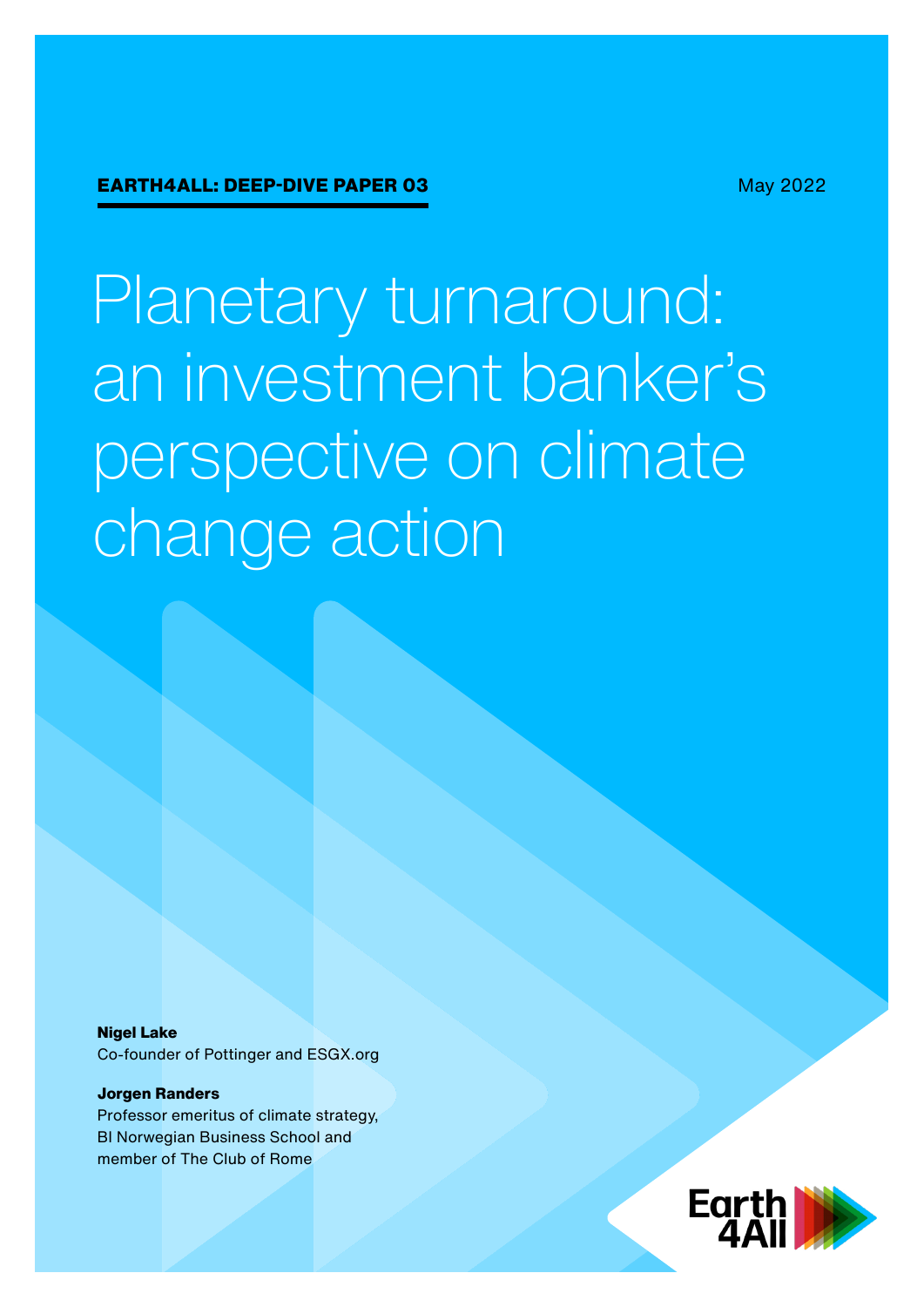

Two planetary challenges threaten the wellbeing of most people on Earth. The first is environmental: global warming, biodiversity loss and resource scarcity are now clear and present dangers. The second is socio-economic: technological advances are increasing unemployment, inequity and polarisation of wealth, while poverty and hunger remain endemic across significant parts of the world, creating an ever-growing risk of radical societal disruption.

The risk of climate change was first identified by the French mathematician Joseph Fourier in the early 1800s, and both challenges have been understood in detail for 50 years, since the publication of *The Limits to Growth* in 1972. Intergovernmental agreements and corporate promises have followed, though still relatively little action has been taken.

The solutions are also well understood. Five extraordinary turnarounds are needed: phasing out fossil fuels; making agriculture sustainable; employing new development models; redistributing income (just enough that the investment required is made only by the richest people and nations in the world); and ensuring everyone has access to good-quality education, healthcare and contraception.

We have already developed many of the technologies we need, including renewable energy generation, electric vehicles and battery storage. Unit prices have fallen substantially, shifting the economic balance in favour of these sustainable solutions and accelerating private-sector investment.

Sustainable investing has grown dramatically over the last few years. With cost of capital at all-time lows in the rich world and a global surplus of capital, these initiatives also represent a solution to the pension fund manager problem of where to place customers' retirement savings, as at least part of the required investment will generate attractive long-term returns.

Despite this, existing modelling shows that current and planned policy initiatives and privatesector investments will not address the dual challenges sufficiently in the next 30 years. Known solutions have not been implemented as many have not been perceived as profitable by investors, in part due to high discount rates. In addition, incumbent workers and businesses owners in the sectors to be phased out have understandably resisted changes that would affect their jobs and investments respectively.

Thus, governments must introduce new policies urgently. These should include subsidies to accelerate the shift to new technologies as well as a guaranteed income for displaced workers until they are retrained for new jobs in the green sector. Governments should also ban new investment in fossil fuels, end subsidies to the sector, announce sunset dates for the sale of fossil fuel vehicles, and set near-term targets for domestic power systems to achieve "grid zero".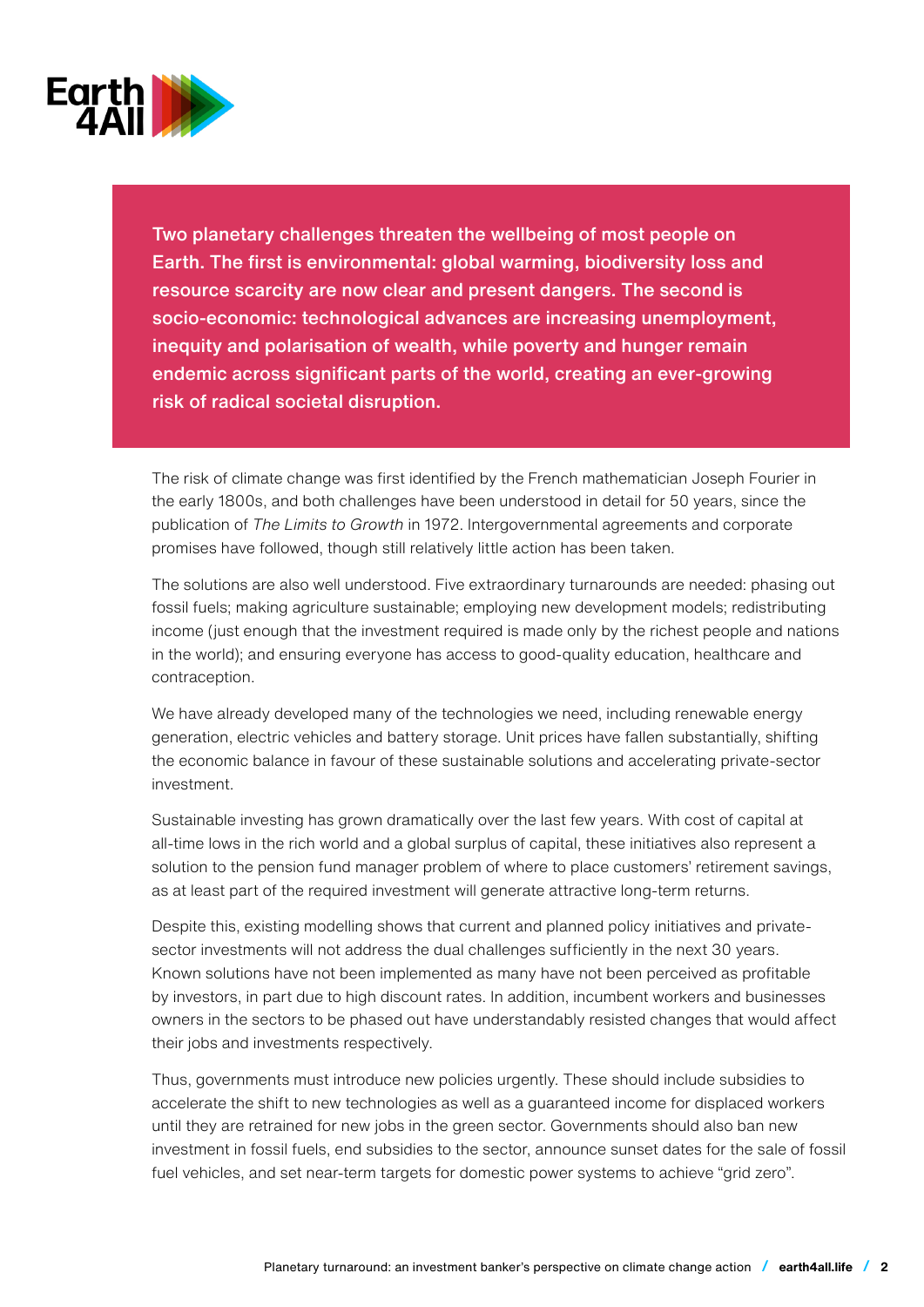

These turnarounds can be financed with investment of around 1–3% of gross domestic product (GDP) per year, a relatively modest figure given the scale of the threats that we face. More importantly, the investment required to drive the shift to renewables and the adoption of regenerative agricultural practices can help to create new well-paid jobs, thus helping in part to address the socio-economic issues too. Countries whose governments act in a timely and effective manner will benefit significantly, through healthier economic growth, reduced societal tension, reduced environmental and ecological risks and a cleaner environment.

## **Our evolutionary choice**

Humanity stands at an evolutionary fork in the road. Either we must learn to live in harmony with the planet and each other, or we must suffer the cost and pain of adapting to a much more hostile environment. Humanity stands at an evolutionary fork in the road. Either we must learn to live in harmony with the planet and each other, or we must suffer the cost and pain of adapting to a much more hostile environment. The former implies collaborative evolution towards financial and ecological sustainability and broad economic inclusion. The latter implies purposeful rejection of evidence and reason in favour of adversarial ignorance, as the few pursue power at the expense of the many.

Either way, unlike previous crises – plagues, famines or volcanic eruptions, for example – this time the consequences of our choices will affect almost every living person, not just those in our own immediate society or region. Humanity's destiny is in our collective hands.

In choosing a path to follow, the test we face is one of both intellect and character. Are we smart enough to see through the noise and distraction of weaponised consumerism to identify the best way forward? Are we bold enough to learn the lessons of the last

few hundred years and embrace a new paradigm for decision-making? And are we far-sighted enough to understand that the challenges we face today might also form the crucible from which the next phase of human development can be forged? If we fail and continue on our current path of endless consumption, the environmental, ecological and societal declines we are already seeing will accelerate. Our world will rapidly become an inhospitable one, even for the people and countries at the top of the economic pyramid.

# **The environmental and ecological threat**

The most immediate challenge is climate change. As explained in detail in the documentary *Breaking Boundaries: The Science of Our Planet*, narrated by David Attenborough, the development of our species since the beginnings of modern civilisation in around 10,000 BC has benefited dramatically from exceptionally stable global temperatures. We have already seen the severe impacts that are possible in recent fires, floods, droughts and storms. With global heating set to continue for decades to come, these are only a mild indicator of what lies ahead. As Mark Carney said in [a speech to the Lloyd's of London insurance market](http://a speech to the Lloyd’s of London insurance market) in 2015, "The catastrophic norms of the future can be seen in the tail risks of today."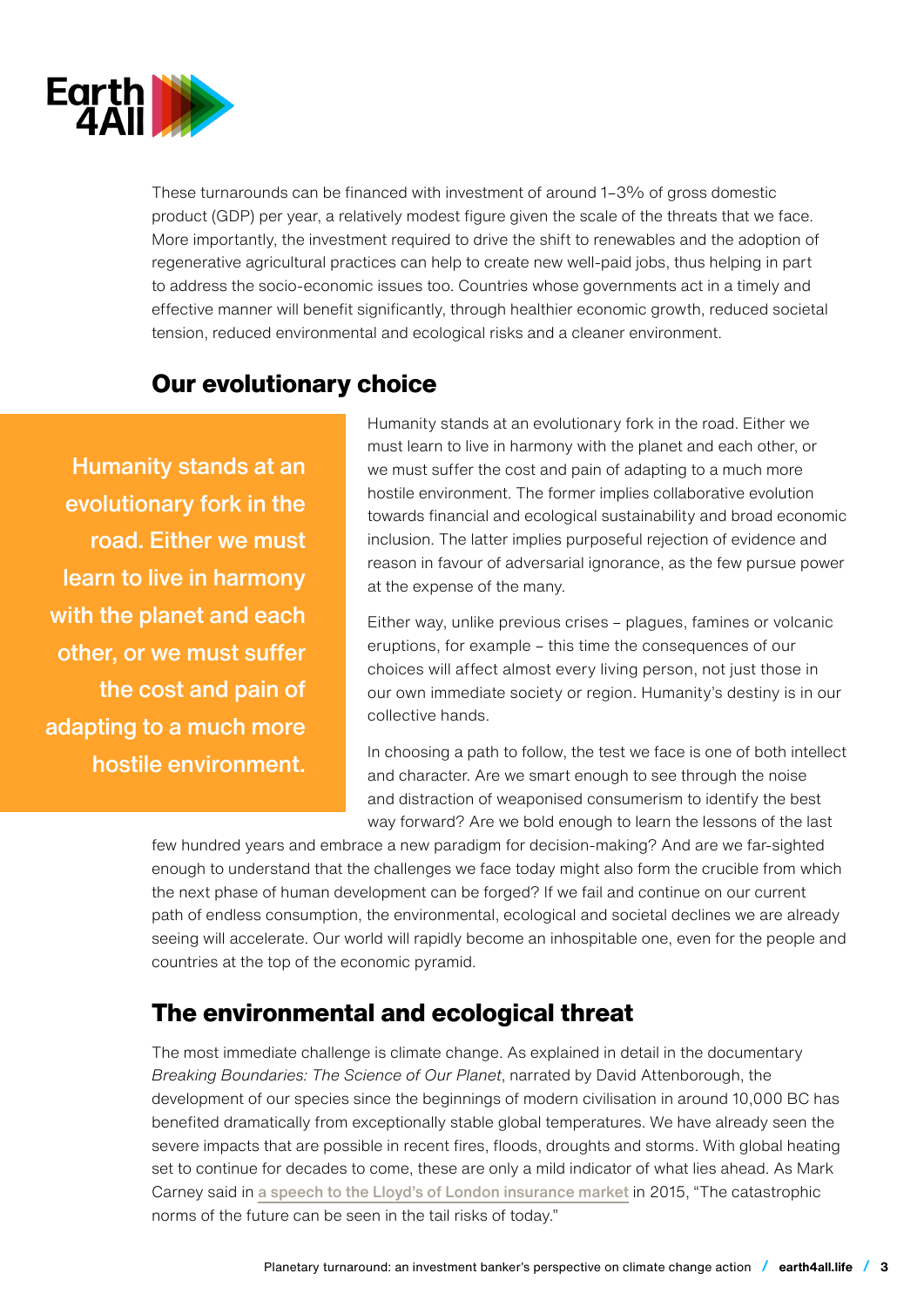

The greenhouse effect causing this change is not new science. In the early 1800s, Fourier identified that the Earth's atmosphere provided insulation and that changes in the composition of its gases created by human activity could thus [change global temperatures](https://blogs.scientificamerican.com/plugged-in/why-we-know-about-the-greenhouse-gas-effect/). With carbon dioxide (CO2) levels now approaching 420 parts per million, 40% higher (yes, really) than at any other time in the last 800,000 years, humankind's actions are now extremely close to destroying the historical balance.

Beyond changing our planet's climate, humanity's footprint on the Earth has become enormous. *Homo sapiens* first began migrating from the African continent between 70,000–100,000 years ago, reaching the Australian continent between 35,000–65,000 years ago, and finally entering the Americas around 13,000 years ago, as the last ice age was ending. Everywhere that *Homo sapiens* expanded, the mammalian population declined (Harari, 2014), which might make you wonder whether the agricultural revolution was less about inspirational invention and more a response to the existential challenge posed by humankind's having eaten most of the meat available in the wild.

Today, livestock bred for human consumption accounts for around 60% of the body weight of all mammals on the planet. Humans account for almost all the rest, with the other *ca*. 6,500 species of wild mammals [making up just 4%](https://www.pnas.org/doi/10.1073/pnas.1711842115). In short, life on Earth is more and more the story of *humankind* on Earth, and the stresses on our planet's ecosystem are growing by the year. These translate into ever-greater conflict between humans and nature, and an increasing risk of new zoonotic diseases such as COVID-19 jumping from animals to humans.

As every child learns, 70% of the Earth's surface is covered by water. So we should be alarmed that our critical freshwater and marine ecosystems are under threat too. We reached the ocean's [capacity to supply us with fish](https://ourworldindata.org/fish-and-overfishing) in the mid-1990s, and we've been filling the seas with waste for decades. According to a recent [World Wildlife Fund study](https://awsassets.panda.org/downloads/plastic_ingestion_press_singles.pdf), the world has produced as much plastic since the year 2000 as in all previous years combined. Of this, roughly a third ends up in nature – equivalent to about 100 million tonnes of plastic waste in 2016. On the current trajectory, our ocean will contain one tonne of plastic for every three tonnes of fish by 2025, and by 2050, the [weight of plastic will overtake that of fish](https://ellenmacarthurfoundation.org/topics/plastics/projects). And this pollution isn't just swirling around the ocean: it's on your dining table too. A recent [study by the University of Newcastle](https://www.newcastle.edu.au/newsroom/featured/plastic-ingestion-by-people-could-be-equating-to-a-credit-card-a-week), Australia, suggests that an average person could be ingesting approximately 5g of plastic every week through microparticles contained in the water they drink.

The above should surely be a dramatic wake-up call. *Homo sapiens* are no longer simply passengers on Spaceship Earth. Rather, our species is both captain and chief purser, responsible for our planet's entire cargo and the provisions we need to survive. Indeed, the impact of humans on our planet is now so significant that scientists have proposed that we are entering a new geological epoch called [the Anthropocene](http://quaternary.stratigraphy.org/working-groups/anthropocene/), reflecting the significance of humankind's impact on the Earth's entire geology and ecosystems.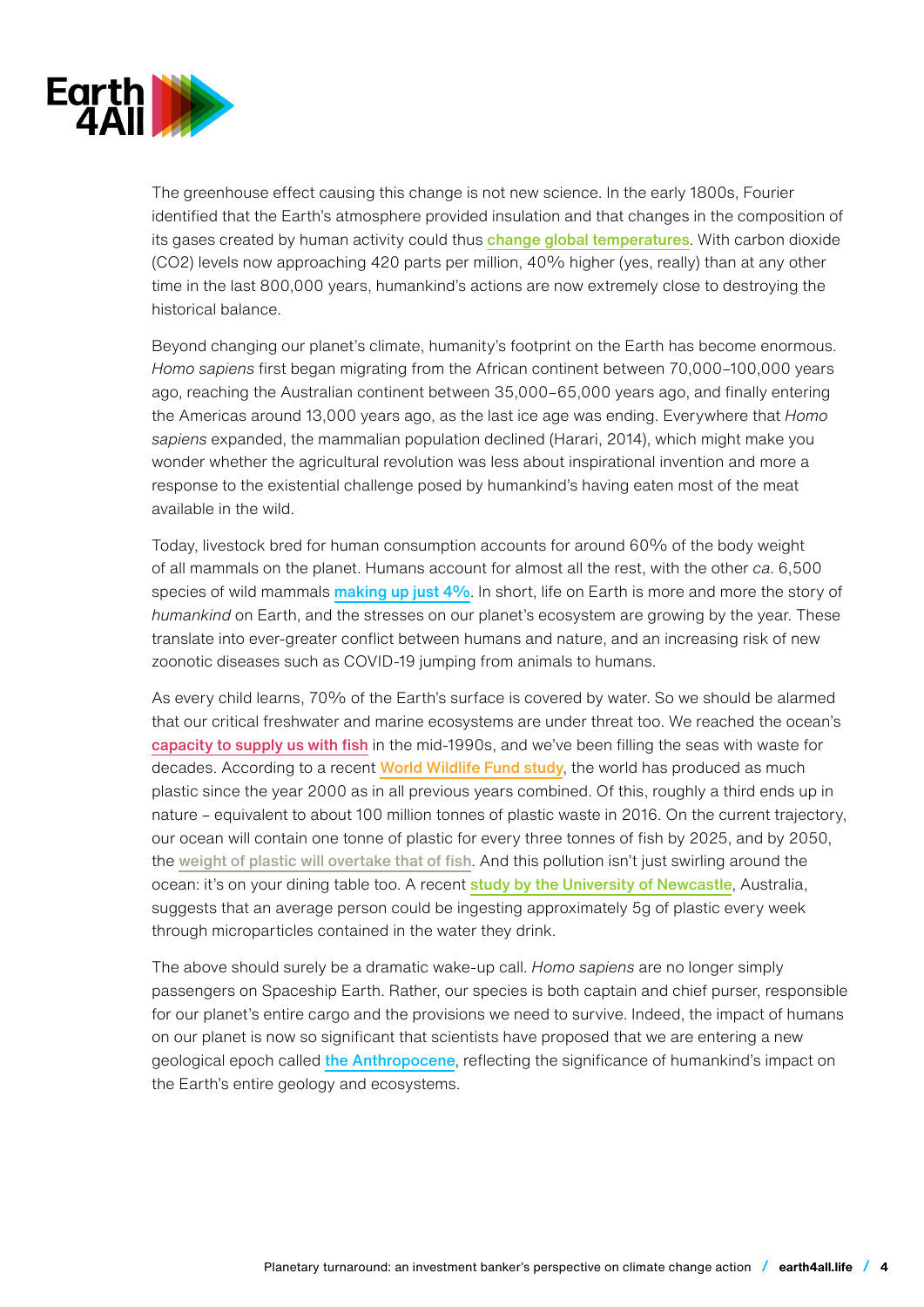

## **The socio-economic threat**

The other fundamental threat to the wellbeing of most of the planet is socio-economic. The dark side of the extraordinary technological advances made over the last few decades has been a dramatic increase in the polarisation of wealth in many countries. In large economies such as the United States, virtually all the financial benefits of technological advances and the associated increases in productivity have flowed to the top 10% of society, while median earnings have barely changed in real terms since 1980. Indeed, most of the modest apparent real growth in US median wages since the 1970s is accounted for [by increases in pay](https://www.census.gov/data/tables/time-series/demo/income-poverty/historical-income-people.html)**<sup>1</sup>** for both women and people of colour, as they slowly move towards parity with white male workers.

These effects continue today, as employers such as [Google propose to cut pay](https://www.reuters.com/world/the-great-reboot/pay-cut-google-employees-who-work-home-could-lose-money-2021-08-10/) for remote workers by as much as 25% so that shareholders, rather than employees, will capture the productivity benefits of remote working. Meanwhile, though the United States perceives itself as a world-leading nation, it provides very little in the way of tertiary education, social welfare or public healthcare for its population, and many cities have limited transport infrastructure. These failings accentuate the disparity in quality of life between the median citizen and the top 10%.

In 2019, as the pre-pandemic US economy boomed and unemployment rates were at the lowest level in five decades, a [US Federal Reserve study](https://www.federalreserve.gov/publications/2019-economic-well-being-of-us-households-in-2018-dealing-with-unexpected-expenses.htm) reported that 40% of Americans would struggle to afford a US\$400 emergency expense. The same study reported that a quarter of the

Globally, a handful of the world's richest billionaires have sufficient personal financial resources to end world hunger, yet extensive famines persist. population skipped necessary medical care because they could not afford the cost, and one sixth were unable to pay all their bills in full every month. It *ought* to be unthinkable that one of the world's largest and richest economies should have so many people living under so much financial stress, but that is the reality of the modern United States. Globally, a handful of the world's richest billionaires have sufficient personal financial resources to end world hunger, yet extensive famines persist. In short, we must face and solve our societal challenges as well as our environmental ones, and we must act with urgency.

Elsewhere around the world, huge progress has been made in eliminating extreme poverty, particularly in countries such as China, where the poverty rate fell from over 60% in 1990 to just 3.2% in 2018, according to World Bank data.**<sup>2</sup>** Nevertheless, despite these successes, [800 million people still go hungry each](https://www.actionagainsthunger.org/world-hunger-facts-statisticsv) [day](https://www.actionagainsthunger.org/world-hunger-facts-statisticsv), and the effects of climate change may well add to this total. Globally, around one third of all the food we produce is wasted, so we certainly have the *capacity* to feed every person.

In addition, low- and middle-income economies have workforces whose inherent capabilities are significantly underutilised. As a result, many people in those nations continue to live in poverty – an international equivalent of the exclusion from productivity gains that has affected US workers. According to UN data, by the end of 2020, over 1% of the world's population was forcibly displaced due to factors such as persecution, conflict and violence. As these numbers continue to increase, richer nations will surely be confronted by ever-growing inbound refugee numbers too.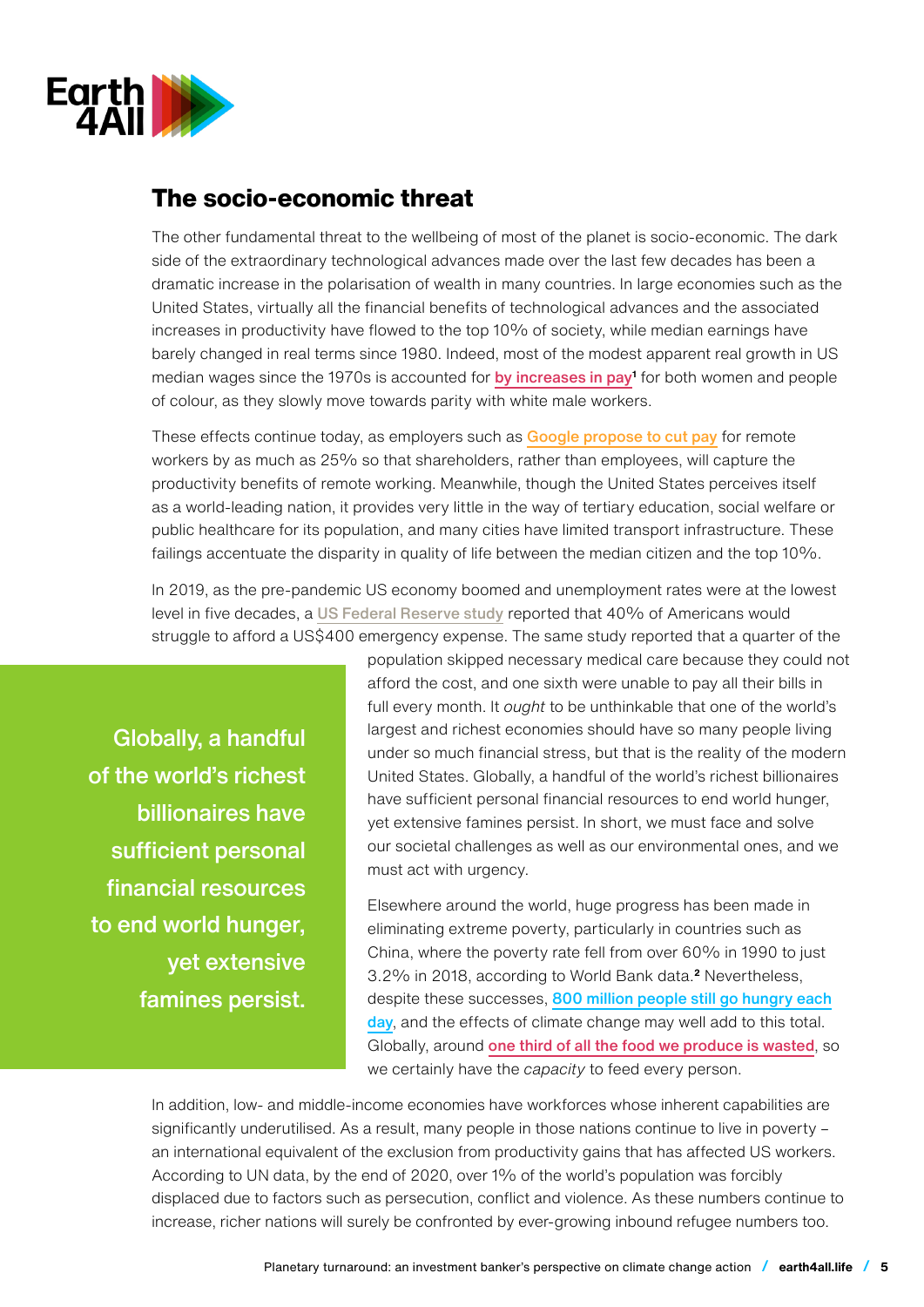

The economic and political elite ignore these disparities and risks at their peril. History shows us that declining living standards and extreme polarisation of wealth can materially increase the likelihood of revolutionary change, creating significant risks for all of society. As we write, antiscience anti-reason rhetoric is growing in many parts of the high-income world. As stated in the cover note to *Twilight of Democracy*, "From the United States and Britain to continental Europe and beyond, liberal democracy is under siege, while authoritarianism is on the rise" (Applebaum, 2020). Recent events in several countries have shown that social tensions are indeed rising, including the unprecedented storming of the US Capitol on 6 January 2021.

## **The solution: five extraordinary turnarounds**

The environmental and ecological catastrophe that now stares us in the face was one of the scenarios shown in the early 1970s, by a team at the Massachusetts Institute of Technology who had been commissioned by The Club of Rome to create the first computer model of the world. That model, and the accompanying book *The Limits to Growth*, **<sup>3</sup>** clearly laid out the factors that would lead inexorably towards a slow-moving societal train wreck if decision-makers failed to acknowledge and understand the dangers of unconstrained extraction and consumption within a finite ecosystem. Fifty years on, the original business-as-usual environmental, ecological and social scenario [remains alarmingly consistent](https://dash.harvard.edu/bitstream/handle/1/37364868/BRANDERHORST-DOCUMENT-2020.pdfv) with reality.

The good news is that these challenges can be solved by five extraordinary turnarounds – the smallest and simplest set of global actions to slay the two-headed monster we face. The good news is that these challenges can be solved by five extraordinary turnarounds – the smallest and simplest set of global actions to slay the two-headed monster we face. These five solutions were first laid out in "[Transformation is feasible](https://www.stockholmresilience.org/publications/publications/2018-10-17-transformation-is-feasible---how-to-achieve-the-sustainable--development-goals-within-planetary-boundaries.htmlv)", which shows how the twin ecological and social catastrophes can indeed be avoided while providing for greater economic inclusion around the world.

As we mentioned earlier, the five turnarounds involve phasing out fossil fuels, transitioning to regenerative agricultural practices, and employing new development models to support the development of low- and middle-income nations. They also include some redistribution of income (of only the richest people and nations in the world) and ensuring that everyone has access to good-quality education, affordable healthcare and effective contraception.

The even better news is that the solutions to deliver these turnarounds are already well understood and, indeed, have already been deployed with great success in some localities.

As an example, renewable energy is now cheaper than energy from fossil fuels in many locations. Combined with the right storage solutions, renewable energy can reduce the scale and complexity of required power networks, lessen associated risks (such as bushfires created by power networks in very hot/dry weather) and improve overall resilience. This transition is also creating jobs that are better paid and less vulnerable to redundancies during [oil price cycles](https://www.esgx.org/52-august-green-jobs-report.html) and economic downturns. Further, companies are attracted to purchasing renewable energy, as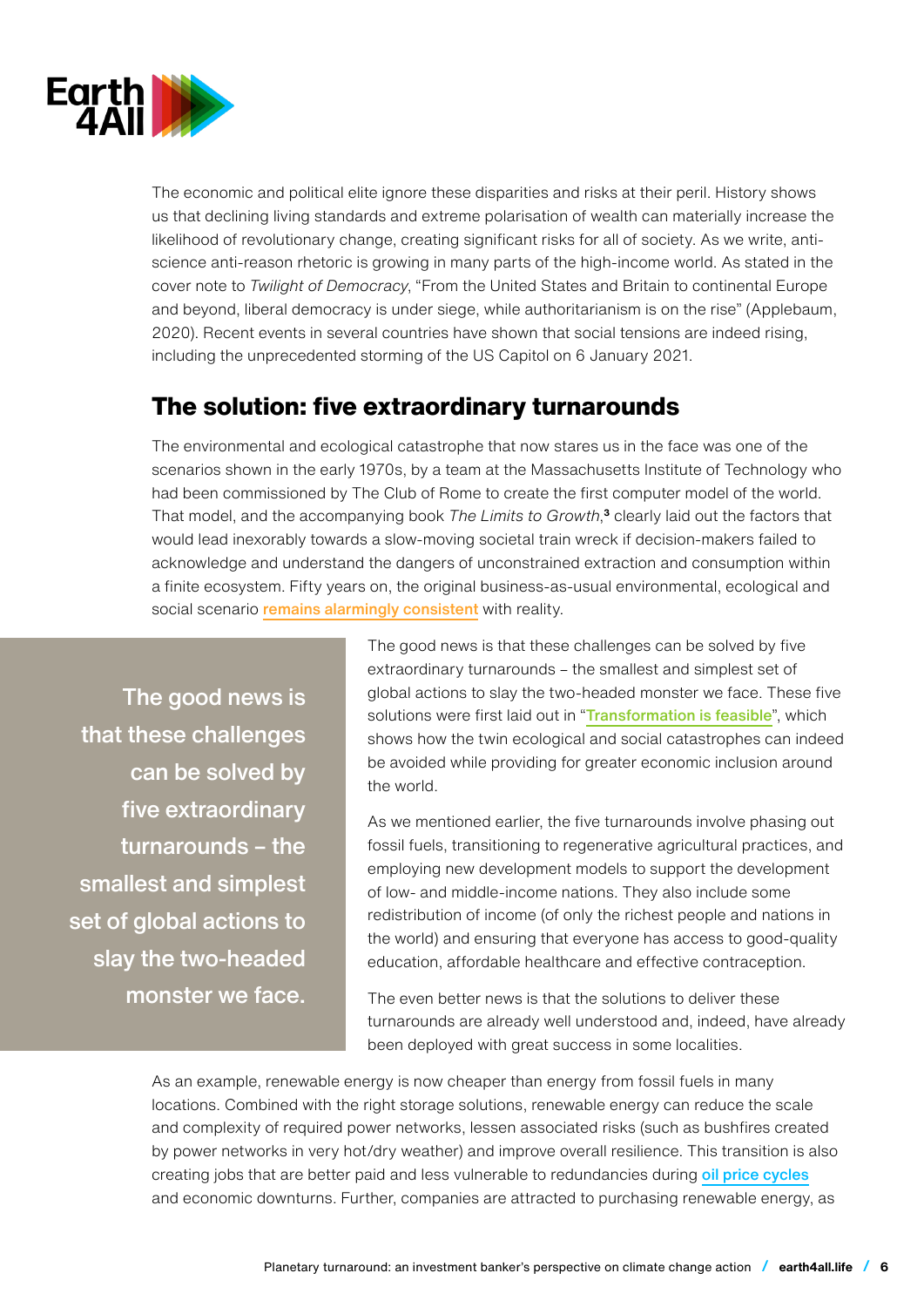

they can lock in reduced costs over long time frames through power purchase agreements with renewable energy generators, who themselves have near-certain operating costs and are not exposed to commodity price fluctuations. (In contrast, coal- and gas-fired power stations face considerable input price risk.) Meanwhile, once those long-term power purchase agreements are in place, infrastructure investors (among others) are highly attracted to these projects and are deploying substantial capital to acquire them. Thus, investment in the energy transition can prospectively deliver on our objectives to improve society too – it's good for the planet, it's good for your community and it's good for your pension too.

Similar dynamics are beginning to emerge in the transport sector, thanks to the rise of electric vehicles. Users already benefit from significantly lower operating costs for two reasons. First, electrical energy is typically cheaper to purchase on a comparable mile-for-mile basis than petrol. Second, electric vehicles have virtually no moving parts, making for significantly lower servicing costs. As manufacturing volumes increase and electric vehicle manufacturing works its way along the scale-efficiency curves, electric vehicles offer the prospect of competitive whole-of-life costs, particularly as battery lifetimes are extended and battery materials are increasingly and costefficiently recycled.

In addition, although the transition to electric vehicles will require some new investment in renewable energy generation, these vehicles can play a critical role in helping our energy transmission and distribution networks adapt to a fossil fuel–free world. Typically, electric vehicles have batteries that store something in the range of 50–85 kWh of energy, equivalent to 2–4 days of electricity usage in a US household. These batteries can already be configured and managed en masse (as so-called virtual power plants) to provide power back into the grid at times of particularly high demand, thus reducing the need for energy storage in distribution networks themselves. They can then recharge in the small hours when demand for energy is low, or at times when sun is abundant. Of course, this means that both car manufacturers and motor fleet operators will need to embrace a new vision for the role of passenger vehicles as an integral part of our energy system.

It is also important to understand that both renewable energy and electric vehicles will create substantial new demand for a variety of minerals and rare earth metals that are essential to the manufacture of some types of solar panels, electric motors and batteries. From what we have seen, most leading companies are increasingly aware of these constraints and are beginning to address the need for substitutes and to ensure complete and cost-efficient recycling of relevant materials as equipment comes to the end of its effective working life. In addition, new battery technologies that use more abundantly available materials are emerging.

In the agricultural sector, we are now seeing the adoption of regenerative agriculture, where a more sustainable approach is creating higher-quality products, greater yields, improved environmental outcomes and greater profit. Meanwhile, the rapid emergence of alternative sources of protein, including plant-based sources, cellular fermentation and biomimicry offers paths to healthier diets with dramatically lower – or even net positive – environmental footprints. More broadly, consumers are shifting away from animal-based proteins and adopting flexitarian, more Earth-friendly diets.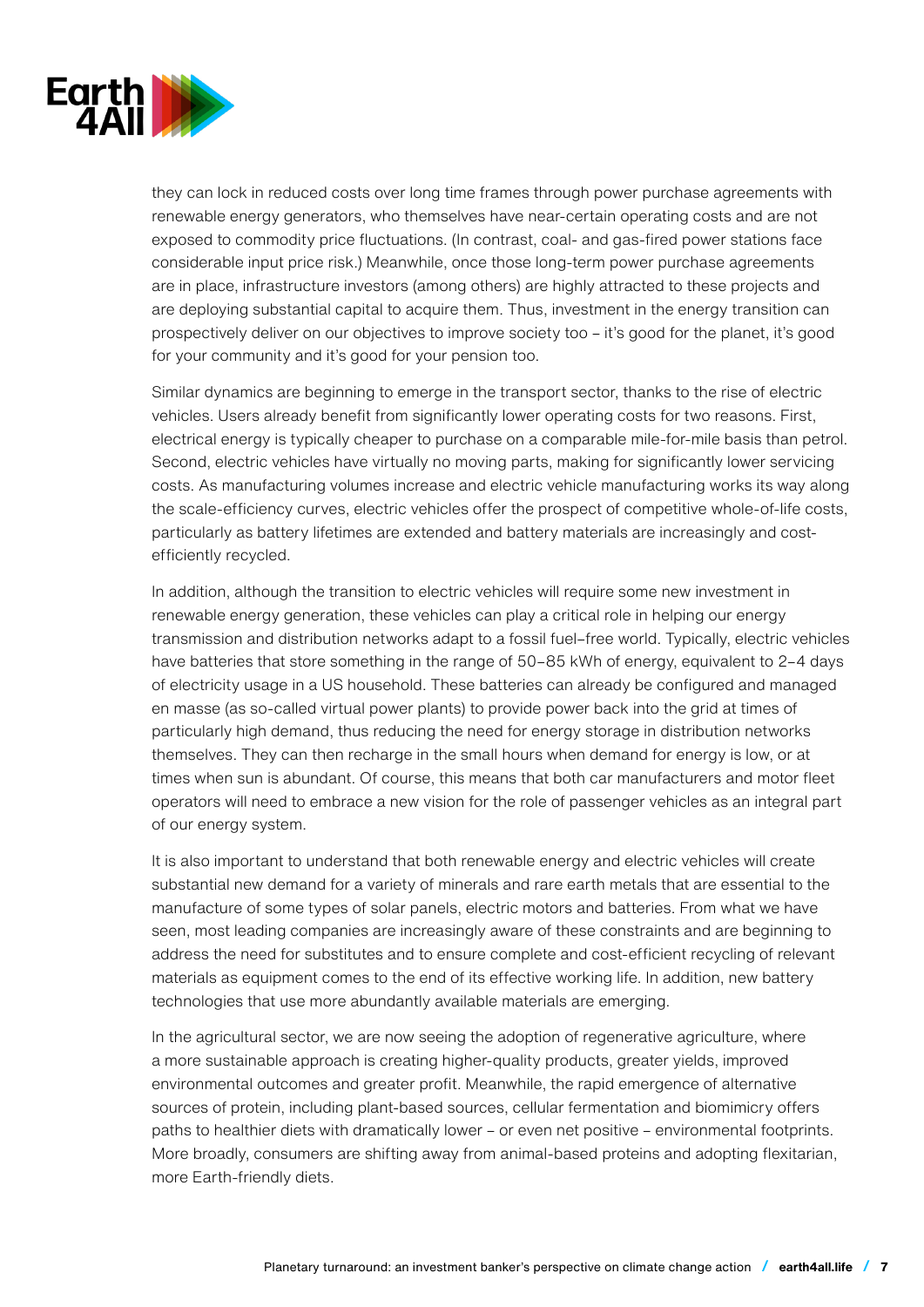

New technologies are emerging in other critical areas too, such as the **[LEILAC kiln](https://www.project-leilac.eu/)**, which can capture CO2 from lime and cement production at a very low marginal cost. Among these and other innovations, we already have much of the technological capacity we need to meet the challenges we face.

All this should come as no surprise, as the report card for humanity is not all bad. Over the last several decades, phenomenal developments in technology have put mobile communications, extraordinary computing power and a modern-day Great Library of Alexandria in the hands of billions of people. These developments have been matched by dramatic advances in healthcare, helping life expectancies to increase by two to three months every year in many low-, middleand high-income countries, and allowing worn-out knees and hips to be replaced in routine operations. Hearing can be restored with cochlear implants, wheelchairs can be [controlled with](https://www.researchgate.net/publication/323426510_Brainwave_Controlled_Wheelchair) [brainwaves](https://www.researchgate.net/publication/323426510_Brainwave_Controlled_Wheelchair) and prosthetics can be economically personalised and 3D-printed. In contrast to these extraordinary innovations, most of the solutions we need to enact are much simpler from both technological and implementation perspectives.

Though the private sector is now financing the deployment of many new technologies – and consumers are happily paying to use them – much of the original hardcore science, as well as the years of research and development required to turn theories and laboratory experiments into practice and products, has historically been paid for by governments. As examples, the development of GPS navigation, touch screens, voice recognition and search algorithms were all funded by the US government (Mazzucato, 2018). Governments have built critical infrastructure too, including the massive interstate highway network that connects the United States. Though the popular belief in the United States may be that the nation's success has been driven by private enterprise stimulated by low tax rates, the exact opposite is true. Government spending was critical, and the [top marginal rate](https://www.taxpolicycenter.org/statistics/historical-highest-marginal-income-tax-rates) of personal tax in the United States was at least 70% from 1936–1980.

# **Financial opportunity in environmental adversity**

With an investment banker's hat on, it is encouraging to see substantial investment activity. By the end of 2021, total investment in **[sustainable funds globally](https://www.morningstar.com/lp/global-esg-flows)** reached US\$2,744 billion, including some US\$2,231 billion in Europe and US\$357 billion in the United States. Nevertheless, we must remember that much of this is being invested into rich-world, existing companies, not in the new projects that are so sorely needed. More helpfully, around US\$755 billion flowed into "energy transition investment" in 2021, according to data compiled by **[BloombergNEF](https://about.bnef.com/blog/global-investment-in-low-carbon-energy-transition-hit-755-billion-in-2021/)**. This included \$273 billion invested in the electrification of transport, an increase of 77% over the previous year.

At a qualitative level, we also continue to see exceptional levels of investment by both specialist infrastructure investors and large-scale energy companies into renewable energy generation projects and associated storage solutions. These include "utility-scale" projects that connect to national distribution networks as well as smaller-scale "behind-the-meter" projects designed to meet the direct needs of commercial, industrial and agricultural energy users.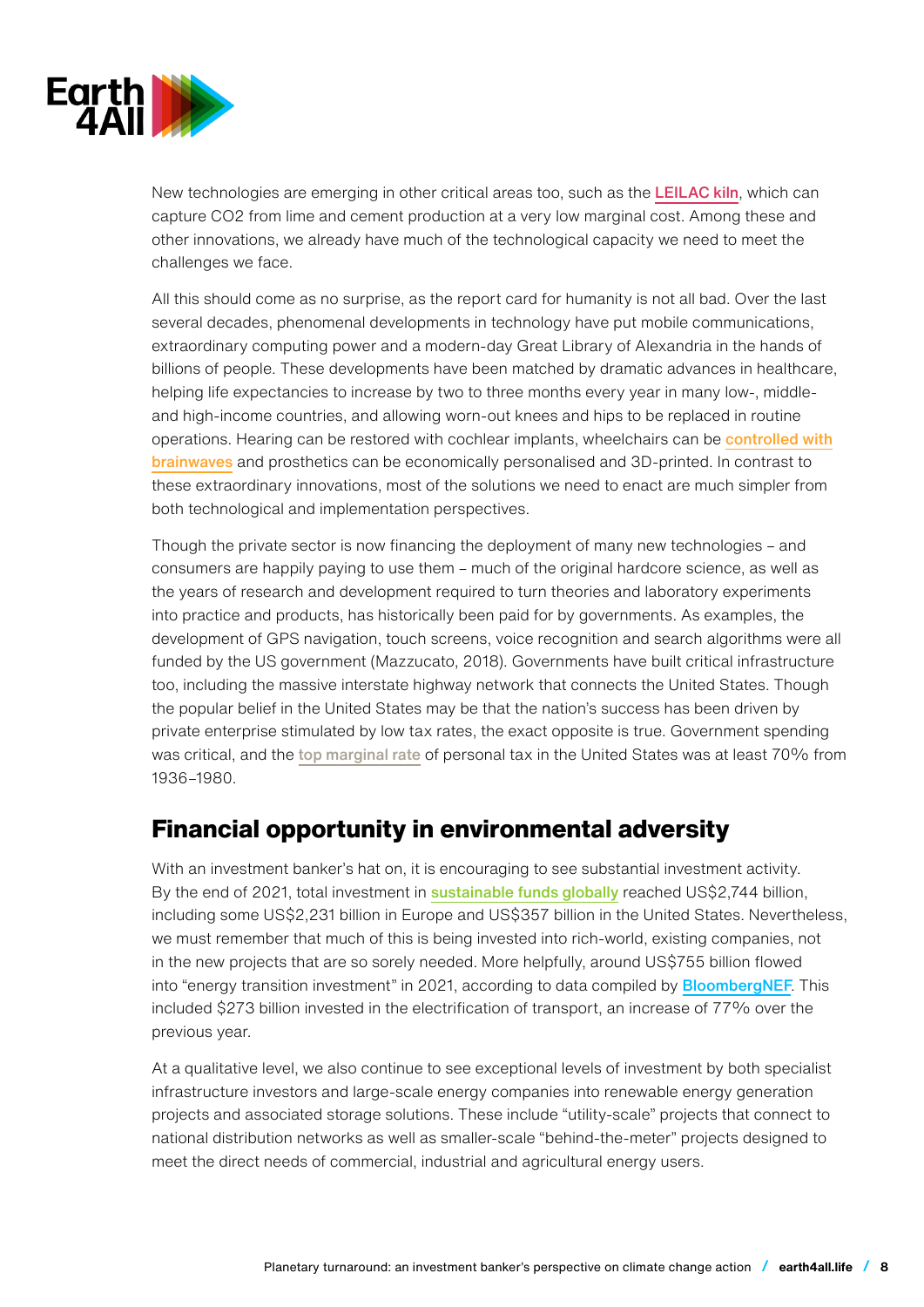

Despite the severity of the threats we face, lurking behind them is the prospect of great financial opportunity, as the economics of human evolution undergo profound changes. Despite the severity of the threats we face, lurking behind them is the prospect of great financial opportunity, as the economics of human evolution undergo profound changes. In a widely cited 2017 speech, the Bank of England's chief economist Andy Haldane noted that interest rates had fallen to the lowest levels seen in 5,000 years – 0.25% in the United Kingdom at the time Haldane spoke, and 0.5% at the time of this writing. Overnight interest rates on the euro have been consistently below zero since early 2015 and now average around –0.5%. Meanwhile, Japanese interest rates fell below 0.5% in the mid-1990s and entered negative territory in early 2016. In the United States, overnight rates are currently just 0.07%, and despite rapid growth and significant concerns about inflation, even 30-year rates are just 2.21% (as of 2 March 2022). Importantly, these are all *nominal* interest rates – in more and more cases, real rates of interest are now negative.

Similar dynamics are unfolding in equity markets too. Despite the significant economic contraction caused by the COVID-19 outbreak, several major stock markets boomed. In the United States, companies are [raising more money prior to initial public offering \(IPO\)](https://www.statista.com/statistics/914597/median-amount-raised-before-ipo/) than ever before. Meanwhile, US\$594 billion was raised globally in IPOs in 2021, up from US\$331 billion in 2020 and setting a [new record high](https://www.reuters.com/markets/europe/record-ipo-binge-2021-leaves-investors-hung-over-2021-12-24/). Almost one third of this activity related to s[pecial-purpose](https://insight.factset.com/u.s.-ipo-market-spacs-drive-2020-ipos-to-a-new-record) [acquisition companies](https://insight.factset.com/u.s.-ipo-market-spacs-drive-2020-ipos-to-a-new-record) (or SPACs), cash shell businesses created with the sole purpose of acquiring or merging with other businesses at a later date, surely an indicator of surplus capital desperately seeking a home. Looking through another lens, the risk premia available for investing in equities have contracted too – and these reductions have been dramatic in the high-growth Asian region. For example, at the time of writing, [the equity risk premia calculated](http://pages.stern.nyu.edu/~adamodar/New_Home_Page/datafile/ctryprem.html) by NYU Stern's Professor Aswath Damodaran are now almost the same for China (4.94%) as for the United Kingdom (4.84%).

Arguably, these are clear signs that there is more capital available in the world than there are attractive opportunities to invest that capital. In considering this proposition, remember that these low interest rates come at a time when government debt has increased dramatically due to fiscal measures implemented to respond to the COVID-19 crisis. In other words, governments themselves are absorbing significant amounts of investment, yet interest rates remain at all-time lows. Similarly, traditional listed equity markets are booming despite progressive reallocation of capital by major investment managers away from this asset class into other areas such as infrastructure.

One reason for this ultra-low interest rate/return environment may be that the ongoing robot revolution**<sup>4</sup>** requires relatively little capital investment: the underlying industrial shifts are largely driven by software that is used to automate decision-making and, hence, to replace many administrative, clerical and other roles. This dynamic is also reflected in low real-wage growth in several major economies, despite relatively strong economic growth and low unemployment. Similar trends were seen in the United Kingdom during the industrial revolution in the 19th century and in the United States over the last 50 years, as jobs in each "new economy" did not emerge rapidly enough to offset [jobs lost to automation](https://www.pottinger.com/foss.html).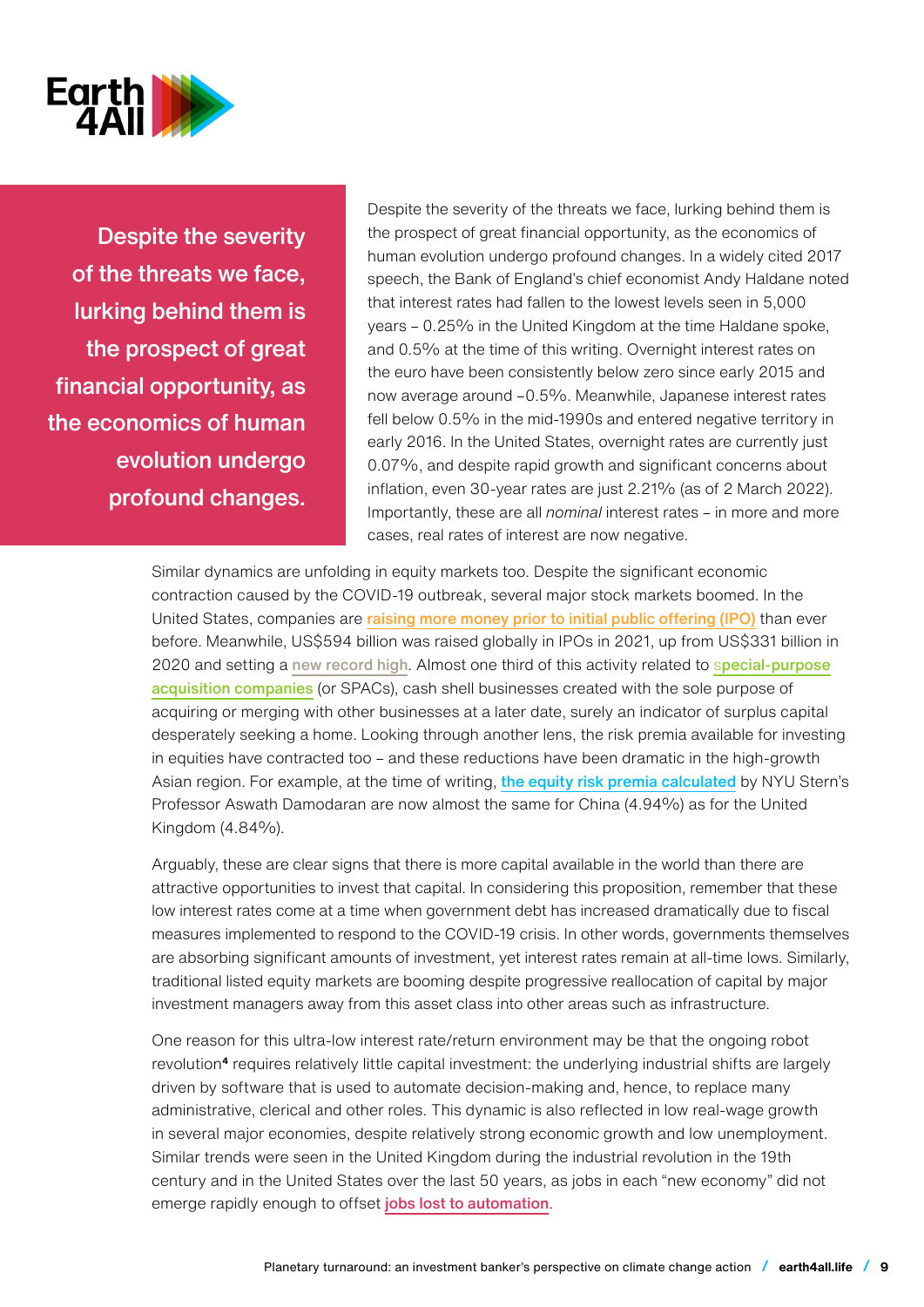

For people seeking work in rich economies today, the erosion of opportunity in many blue- and white-collar roles highlights the social challenges that the next round of automation will bring. For individuals and businesses seeking investments, finding attractive places to deploy their capital is becoming more challenging than ever.

# **Rethinking investment priorities**

Where does this leave us? Global warming already represents an immediate threat, evidenced by the rapid increase in extreme weather events. Socio-economic tension is rising in many countries and approaching crisis proportions in some. On the other hand, at a local level in areas such as renewable energy, electric vehicles and sustainable agriculture, we can see that substantial private-sector investment is already beginning to flow in the right direction. We can also see that it is possible to tackle the environmental problems we now face in a manner that provides a powerful mechanism for addressing social issues while also providing an attractive long-term home for surplus investment capital. In other words, though the risks are growing, the solutions we need to overcome them are within our grasp, so long as we stay focused on the right longterm objectives.

Nevertheless, although the solutions are well understood, existing modelling shows that current and planned policy initiatives and private-sector investments will not address these challenges sufficiently in the next 30 years. Some progress *has* been made over the last 50 years in developing and deploying the new technologies we need, but it is insufficient to avert the ecological and social catastrophes we face. Indeed, we have scarcely slowed our headlong rush towards the abyss – we are just not accelerating quite as rapidly as might otherwise have been the case. As a result, unless we make dramatic changes, we will experience significant and widespread social and environmental problems before the middle of the current century.

How in the world did we get here? After 12,000 years of extraordinarily rapid development of our species, and truly amazing advances in science, technology, thinking and communication, why do governments, investors, business and, indeed, many people continue to follow paths that create a danger both to our society and for the planet on which we live? Are we just repeatedly making bad choices, and if so, why? Are we asking ourselves the wrong questions? As a species that appeared to have mastered change and uncertainty, are these challenges coming at us too quickly for us to adapt our philosophies and epistemologies accordingly? Further, given that the risks have been well understood for so long, why has so little action been taken to address them? What barriers stand in our way, and how do we overcome them?

First, yes, we *have* been asking the wrong questions. Faced with such dramatic changes and new risks, every investor should now be putting a new challenge to their investment managers: "How can I invest my capital to generate sound risk-adjusted returns over the long to very long term, while simultaneously reducing environmental and ecological risks and creating a stronger, fairer society?" Moreover, note that these investments need not generate any cash return in the near term, as this would just add to the pile of surplus capital. In theory, answering this question will require a fundamental change in both mindset and methods, as traditional investment appraisal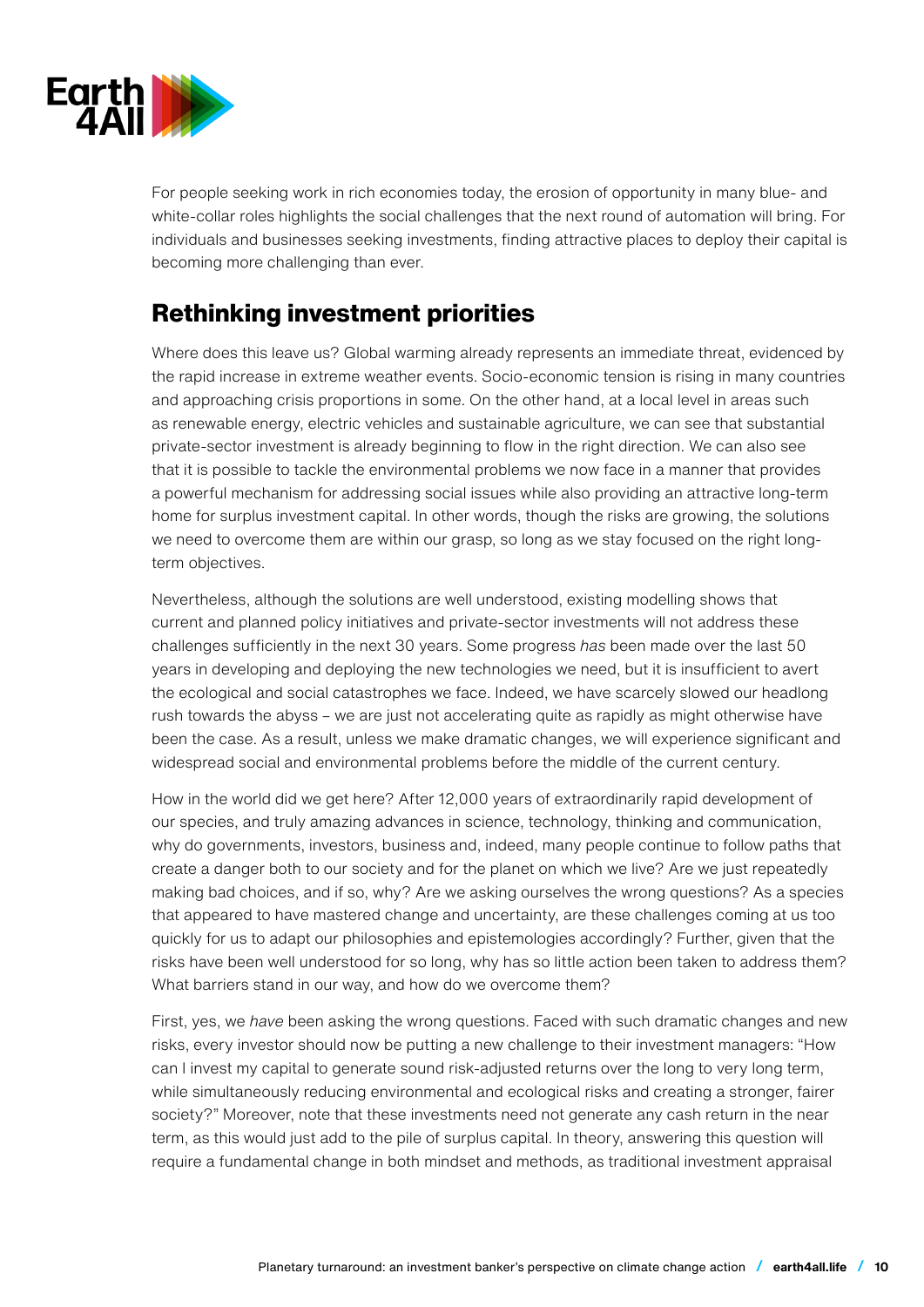

methods artificially emphasise short-term returns and [ignore both longer-term risk and reward](https://www.nigellake.com/uploads/1/9/5/1/19512909/ending_accidental_time_bias.pdfv). In practice, interest rates and equity risk premia are now so low for high-income-country investors that this inherent bias is significantly reduced, at least for infrastructure-style assets whose performance is largely decoupled from economic performance.

In parallel, leaders in government and civil society, philanthropists, and environmental and social activists should be asking: "Is there a way to apply the extensive available financial capital to enable humankind to transition towards planetary sustainability, while addressing social injustices and economic exclusion?" If the answer is yes, this implies we can find pathways towards an entirely new societal paradigm of healthy growth, where humankind's evolution benefits everyone in society and our pursuit of health, wealth and happiness improves our environment.

Even so, we still must answer a critical global-scale question: "Does the above logic apply across the entire set of challenges we face, implying that smart private-sector investment could generate adequate returns while reversing environmental and ecological degradation and ensuring much greater economic inclusion?"

The answer, almost certainly, will be no.

As a result, we need robust predictive tools to quantify and prioritise the investments that are needed and must be tackled by the public sector. We must also identify countries and communities that will need public or philanthropic aid and assistance to adapt, and assess what policy measures will be the most beneficial to them over the long term. Critically, politicians, bureaucrats and economists everywhere will want to know what impact these decisions will have on our economies and financial systems and, indeed, on our society and Spaceship Earth itself.

The Club of Rome's Earth4All initiative will provide detailed quantitative analysis to address these questions and to demonstrate the effectiveness of the solutions we propose in this paper. It will also deliver powerful predictive models as well as new perspectives on transformational economics and investment decision-making. Together, these tools will shine yet more light on the interlinked choices we must make and how best to implement them, though the window to act is closing rapidly.

### **The barriers we must overcome**

Why are we moving so slowly when the challenges are so obvious and becoming clearer every day, including the pain of economic exclusion, losses and unnecessary deaths caused by bush fires, cyclones, droughts, floods and more? This seems especially foolish in the current environment, with an abundance of capital available at very cheap rates for both governments and private projects, and a surplus workforce of underutilised or unemployed labour. Surely we have learned from the response to COVID-19 that collective action is possible and effective, even if the short-term return on investment is negative?

We are moving slowly for two main reasons.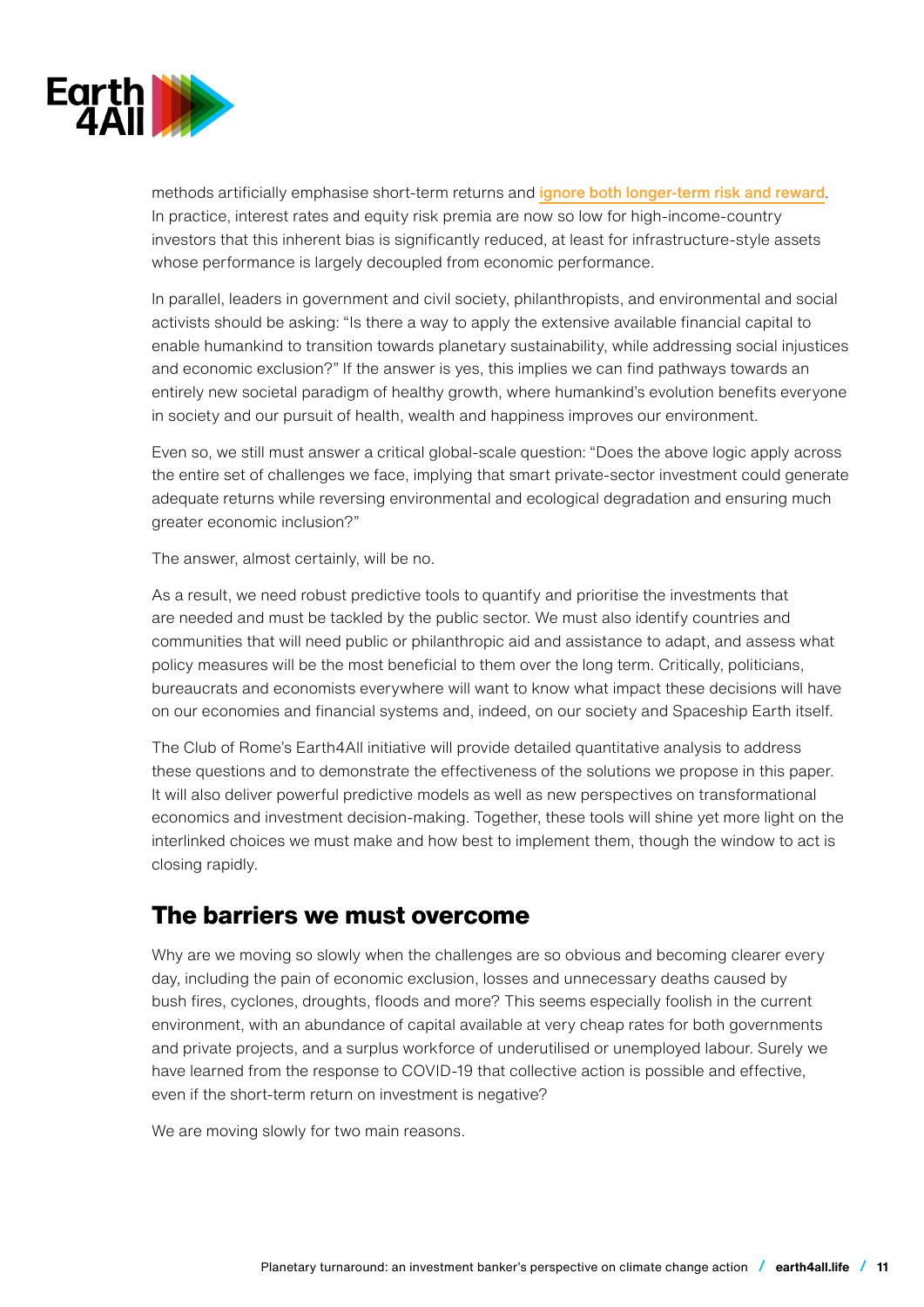

First, the necessary projects are not profitable from a private-sector investor's point of view, at least not until the state has paid for the original development of the necessary technology and, in many cases, subsidised its initial deployment. As an example, solar cells have been under development in publicly funded laboratories around the world [since the late 19th century](https://www.aps.org/publications/apsnews/200904/physicshistory.cfm), and early commercial deployment of solar-energy generation has been subsidised by numerous governments and incentivised by generous feed-in tariffs for surplus generation of power. But only in recent years and in locations with high solar radiation has this form of generation become cheaper than the fossil fuel alternatives.

Thus, government support is essential, as it can take 20 years or more for a new "exponential" or "disruptive" technology to advance enough to become commercially viable. Significant unit volumes are usually required to reach true economies of manufacturing scale. Eventually, this inflection point will be reached, as we have seen with both wind turbines and solar panels, and the powerful forces of competitive markets and private-sector investment can then be harnessed to drive mass market rollout. Similar dynamics are emerging with electric vehicles, again thanks to widespread government subsidy of scientific innovation, research and development, as well as subsidies and incentives for early vehicle sales in countries such as Norway, where sales of new plug-in electric vehicles achieved a market share of 85% in June 2021**<sup>5</sup>** and [65% for the year 2021](https://www.reuters.com/business/autos-transportation/electric-cars-take-two-thirds-norway-car-market-led-by-tesla-2022-01-03/https://www.reuters.com/business/autos-transportation/electric-cars-take-two-thirds-norway-car-market-led-by-tesla-2022-01-03/).

Second, both owners and workers in incumbent businesses in the fossil fuel sector (and the many businesses in their supply chains) will naturally resist the rapid elimination of their jobs and profit streams, irrespective of other economic, environmental or social logic. This is fully

Our environmental, ecological and socioeconomic problems cannot be solved through voluntary action by individuals or the unregulated market alone. understandable and underscores the importance of governments investing to retrain the workforce, providing unemployment benefits that make the transition bearable and stimulating the creation of new businesses and new-economy employment opportunities. With the right approach, these communities will then be able to look forward to a thriving future, rather than a slow and painful decline.

In short, our environmental, ecological and socio-economic problems cannot be solved through voluntary action by individuals or the unregulated market alone. Collective (i.e. governmental) action is essential; although, in practice it remains impossible to reach democratic agreement on the necessary state action in many countries.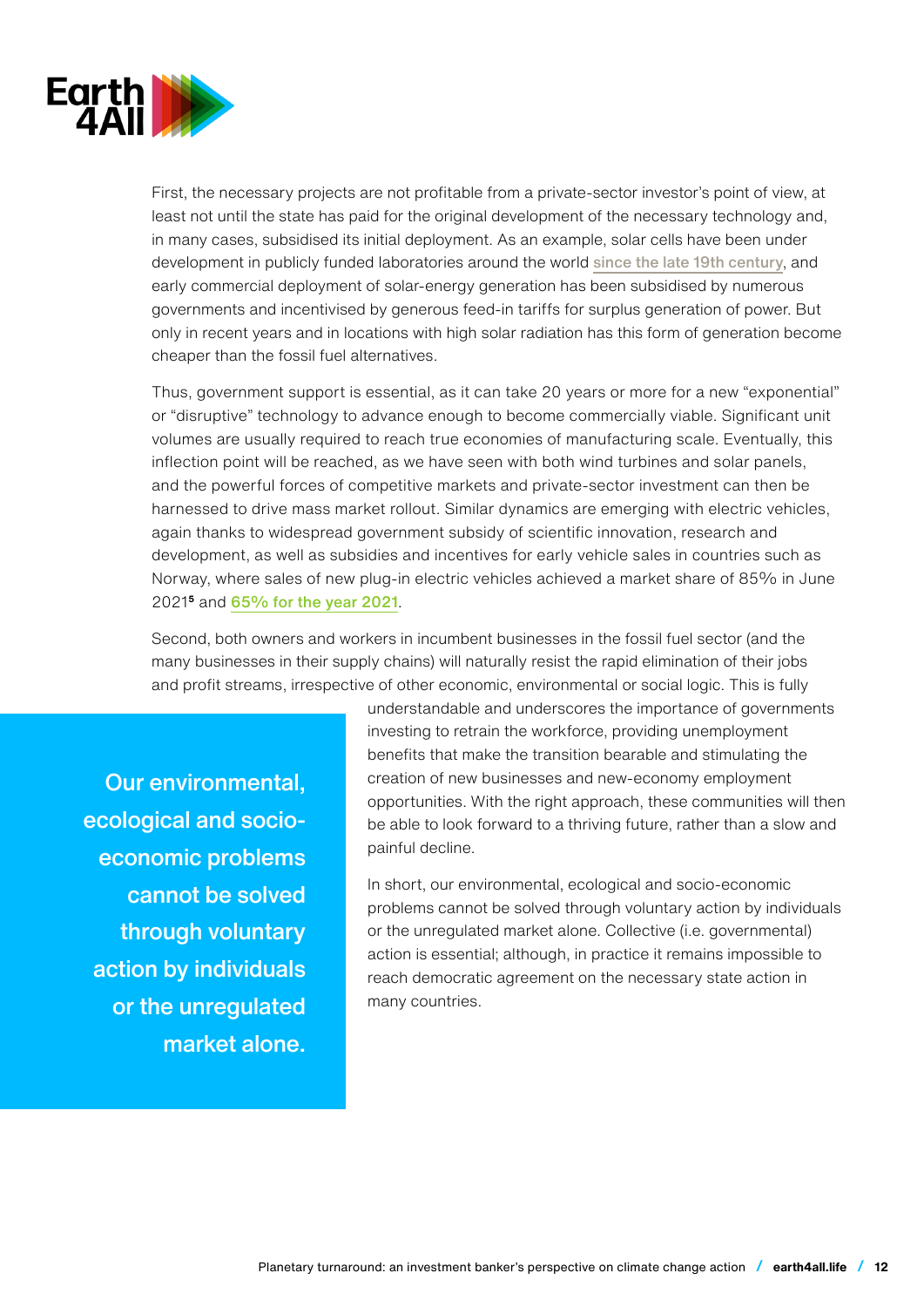

# **Urgent government policy actions**

So, what actions *must* governments take, given the remaining few years available to avert the crisis? There are several areas where direct policy measures should be urgently implemented:

- **1.** Subsidise or provide incentives so that the industries of the future become increasingly attractive, including accelerating the adoption of new technologies.
- **2.** Make damaging activities increasingly unprofitable, including banning new investment in fossil fuels and ending subsidies to the fossil fuel sector (now some [US\\$500 billion per year](https://www.brookings.edu/research/reforming-global-fossil-fuel-subsidies-how-the-united-states-can-restart-international-cooperation/)).
- **3.** Set dates for energy systems to reach net zero and to end the sale of fossil fuel vehicles. As an example, the United States is targeting grid zero by 2035 and aiming for sales of electric vehicles to comprise 50% of all new vehicle sales by 2030.
- **4.** Provide a decent guaranteed income for displaced workers until they are retrained for new jobs in the green sector.
- **5.** Undertake the required investments with public money where private-sector investment proves impossible.
- **6.** Learn from the COVID-19 experience that the state (at least well-organised states) can finance catastrophe-bashing investment with freshly printed money (i.e. loans from the central bank to the parliament).**<sup>6</sup>** Over the last 18 months we have seen that this can be undertaken without negative implications for either interest rates or inflation, so long as the amounts are not too large.

In addition, we must describe clearly how, when and why these actions will improve financial security and quality of life for most of society. The Earth4All initiative is designed to address precisely these questions in a robust and quantitative manner, thus enabling the implications for a broad improvement in general wellbeing to be effectively communicated. This should help to build public enthusiasm for the project and garner support from the political majority.

Globally, where individual countries lack the financial or economic capacity to fund the required investments, rich nations must provide funding (as envisaged by Article 9 of the Paris Agreement) to address the shortfall. To address this need, the Green Climate Fund was established under the Cancun Agreements in 2010. Nevertheless, although US\$100 billion of funding support was promised at a 2009 UN climate summit in Copenhagen, to date contributions have fallen far short of this target. Indeed, much of the support has been provided in the form of loans, and a 2020 Oxfam report estimated public climate financing at just US\$19–22.5 billion in 2017–2018.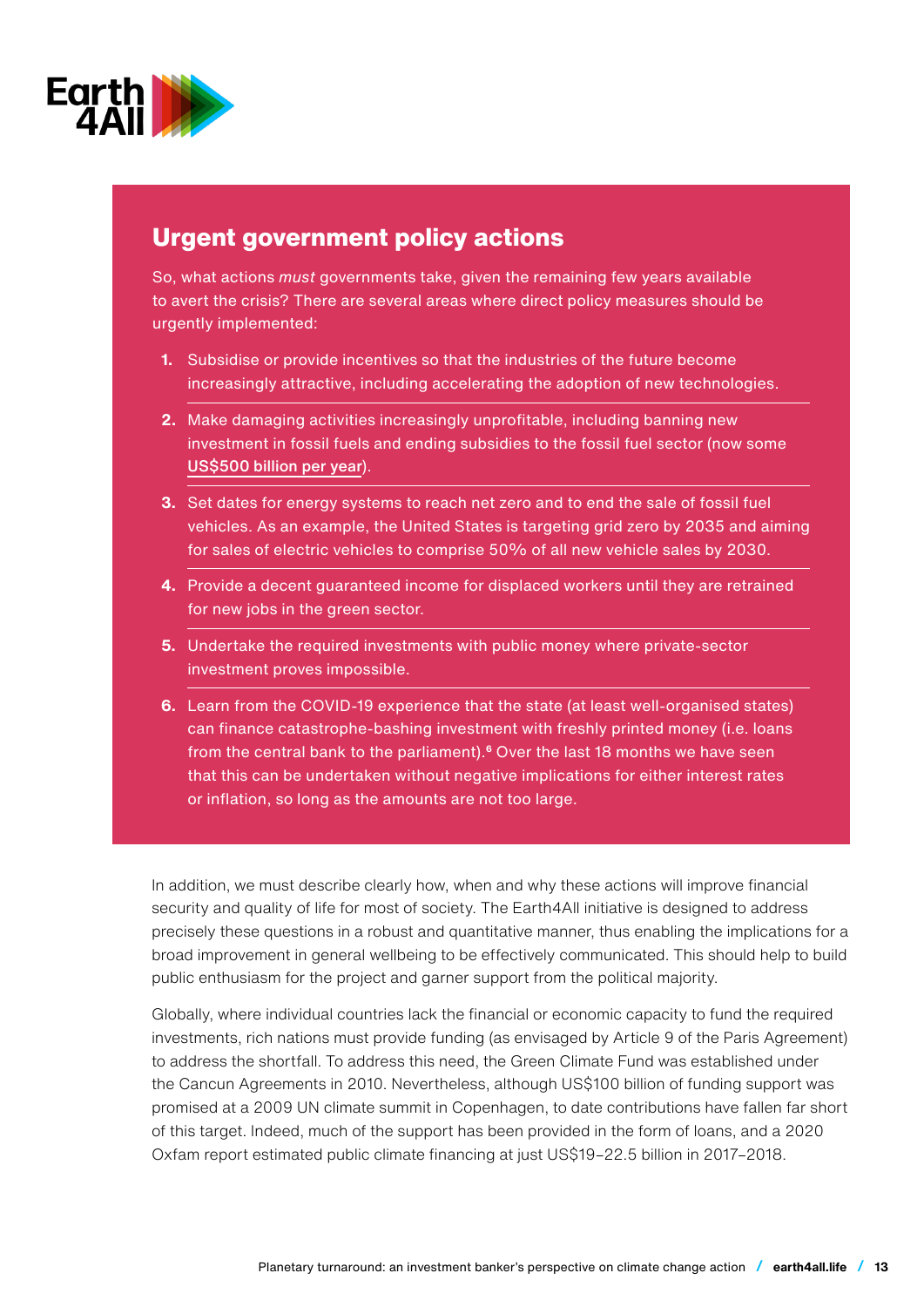

In some emerging countries, government guarantees may be sufficient to encourage private-sector investment.**<sup>7</sup>** For example, microgrids**<sup>8</sup>** could be built in low-income countries – creating well-paid jobs in the process – with the capital cost repaid in, say, 30 years' time, once those countries have industrialised based on very low-cost energy. Operational costs will be very low and will be determined largely by local labour costs. Microgrids could thus be locally delivered and paid for during the life of the project. The state would remain the long-run owner of the solar farms, as is the case with many public-private partnerships in Australia and elsewhere around the world.

# **Collaborative evolution or adversarial ignorance?**

We estimate that these turnarounds can be financed with investment of around 1–3% of GDP per year, relatively modest given the scale of the threats that we face. As context, the US government recently approved a US\$1,000 billion infrastructure bill, and further infrastructure investment of up to around \$3,500 billion is under consideration, equivalent to roughly 2% of US GDP per year for a decade. More importantly, we have seen that the investment required to drive the shift to renewables and adoption of regenerative agricultural practices can help to create new well-paid jobs, thus helping in part to address socio-economic issues too, so long as the right approach is taken.

 If we are successful, humanity will enter a new phase of collaborative evolution, where quality of life and access to opportunity are no longer limited by a resourceconstrained world.

To navigate the crisis and make the most of the opportunities it presents, deep systems-thinking and effective collaboration will be essential, two features that have repeatedly defined the dramatic evolution of *Homo sapiens* over the last 12,000 years (Harari, 2014). If we are successful, humanity will enter a new phase of collaborative evolution, where quality of life and access to opportunity are no longer limited by a resource-constrained world.

If we fail, the path ahead will grow rapidly more dangerous for both environmental and social reasons. Though we have the technological solutions and the capital to implement them, the chance of failure remains dangerously high. Around the world, we have seen an explosion in anti-science rhetoric, in- versus outgroup animosity and exploitation of social conflict by leaders of mainstream political parties. Extremist elements in the traditional media sector have profited greatly from stirring division and animosity, and their impact has been leveraged by sophisticated

manipulation of social media platforms. If these forces prevail, we risk succumbing to a new "Great Dark Age", where politics is ruled by adversarial ignorance, to the detriment of us all.

We stand, as a species, at a critical fork in our evolutionary road. With a typhoon approaching on one side and wildfires sparking on the other, we cannot afford to sit back, close our eyes and minds, and ignore the perils we face. Whether in our own lives, in our businesses or as investors, we each have the power to make wise choices that will help to secure our collective future and will offer a path to a stronger, more resilient and more inclusive society. Now is the time for action – and to urge your peers and political representatives to act too.